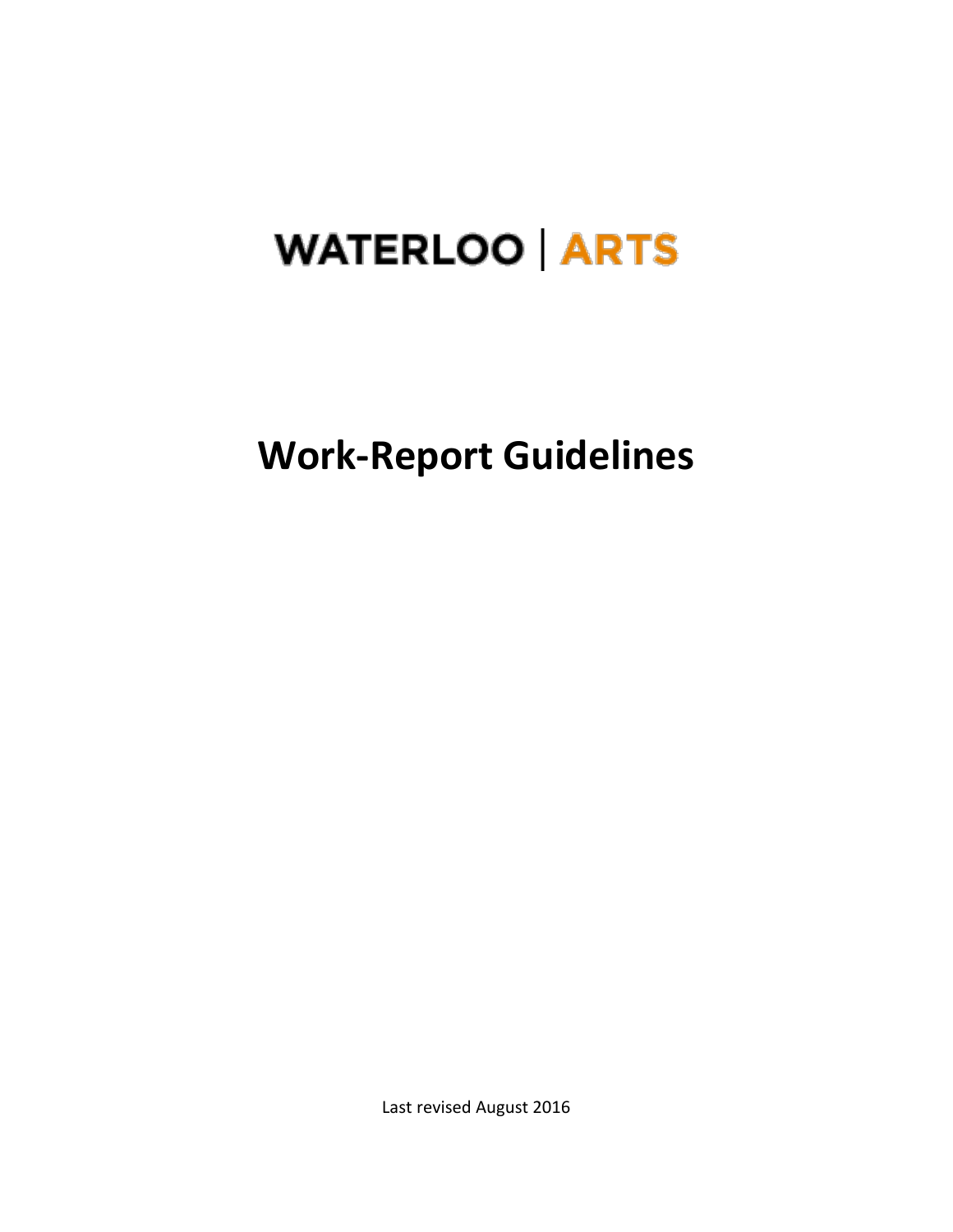# **Table of Contents**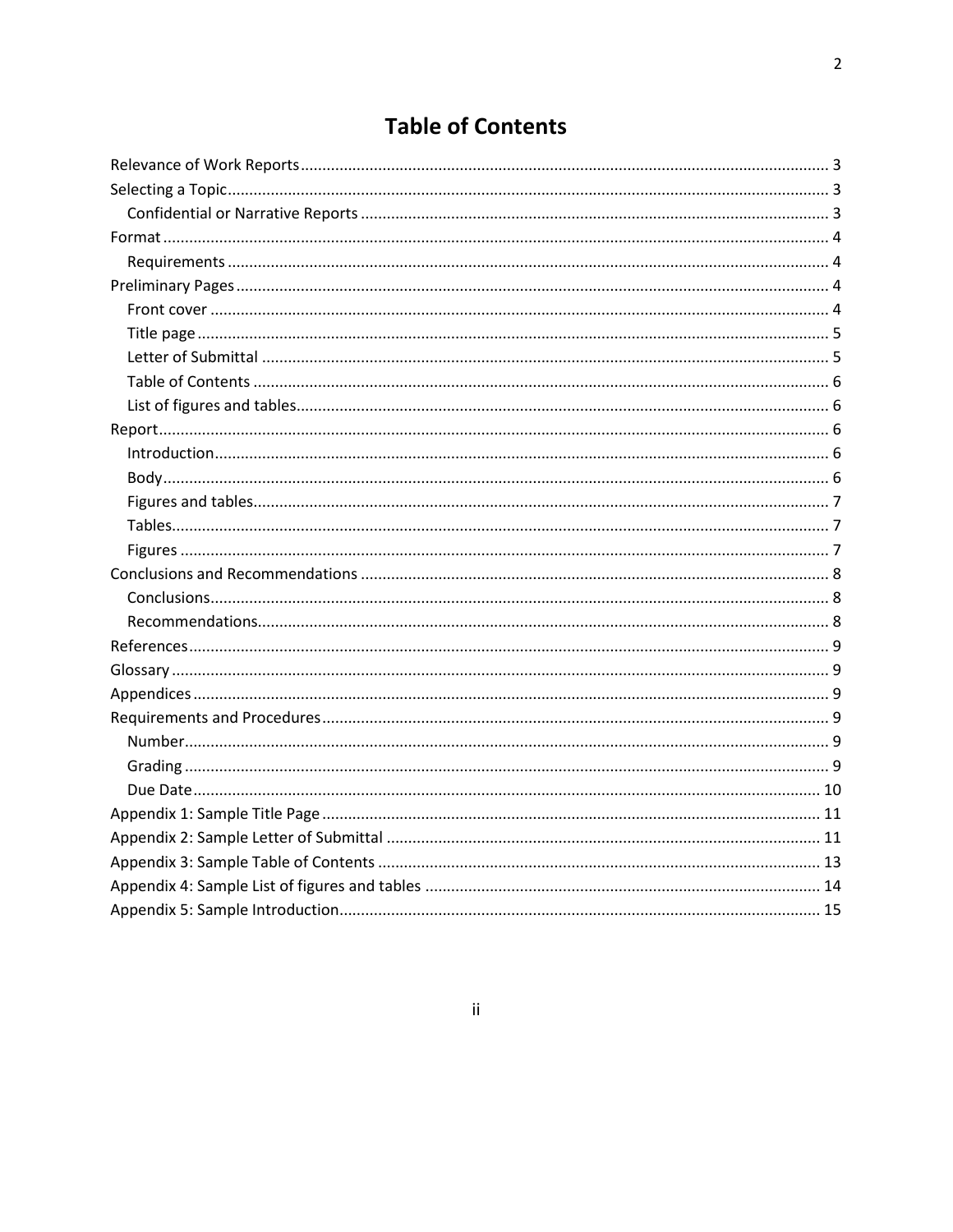### <span id="page-2-0"></span>**Relevance of Work Reports**

Work reports give students the opportunity to reflect on the connection between academic studies and work experiences. They should demonstrate evidence of critical analysis, good organization, clarity, and conciseness. In preparing work reports, students are able to practice presentation skills, arguments, evaluation, and calculations, and in the process, create a permanent record of their work.

If unable to communicate effectively, the knowledge and skills acquired are of little value to others. Effective communication involves assembling information, organizing it, and presenting it in a logical and concise form. The structure and organization of work reports must convey to readers the exact meaning intended by writers. Well-researched, organized, and documented work reports will have a positive impact on careers.

### <span id="page-2-1"></span>**Selecting a Topic**

The topic selected for the work report should be relevant, manageable, and usable. The topic should relate directly to the co-op work placement, and in particular, the line of work undertaken or the type of business practices employed by the organization. For instance, the topic could consist of an evaluation of the way the company implements research and development or wage incentives. The work report topic should be determined in consultation with the employer; if not certain whether the topic is appropriate, students need to obtain approval from their undergraduate advisor or, in the case of some departments/schools, the person responsible for co-op.

While the work report does not have to be the equivalent of a senior honours essay or research project, or relate to a new technical discovery or original research, it should contain an identifiable analytic component. A report that compares and evaluates several items or alternatives using various criteria is analytical. Furthermore, a report on a single topic can be analytic if it discusses advantages and disadvantages. An analytic work report contains constructive criticism and incorporates conclusions and recommendations.

The work report must represent the student's own work and is evaluated as a professional document. Evaluation of work reports by departments/schools is based on factual content and accuracy, as well as presentation and clarity.

#### <span id="page-2-2"></span>**Confidential or Narrative Reports**

The Faculty of Arts does not permit the submission of confidential work reports. Co-op students are encouraged to discuss their work report topics with their employers early in the term to avoid choosing topics that may be restricted by the employer. Any document produced by the student should be vetted by the employer for appropriateness of content prior to submission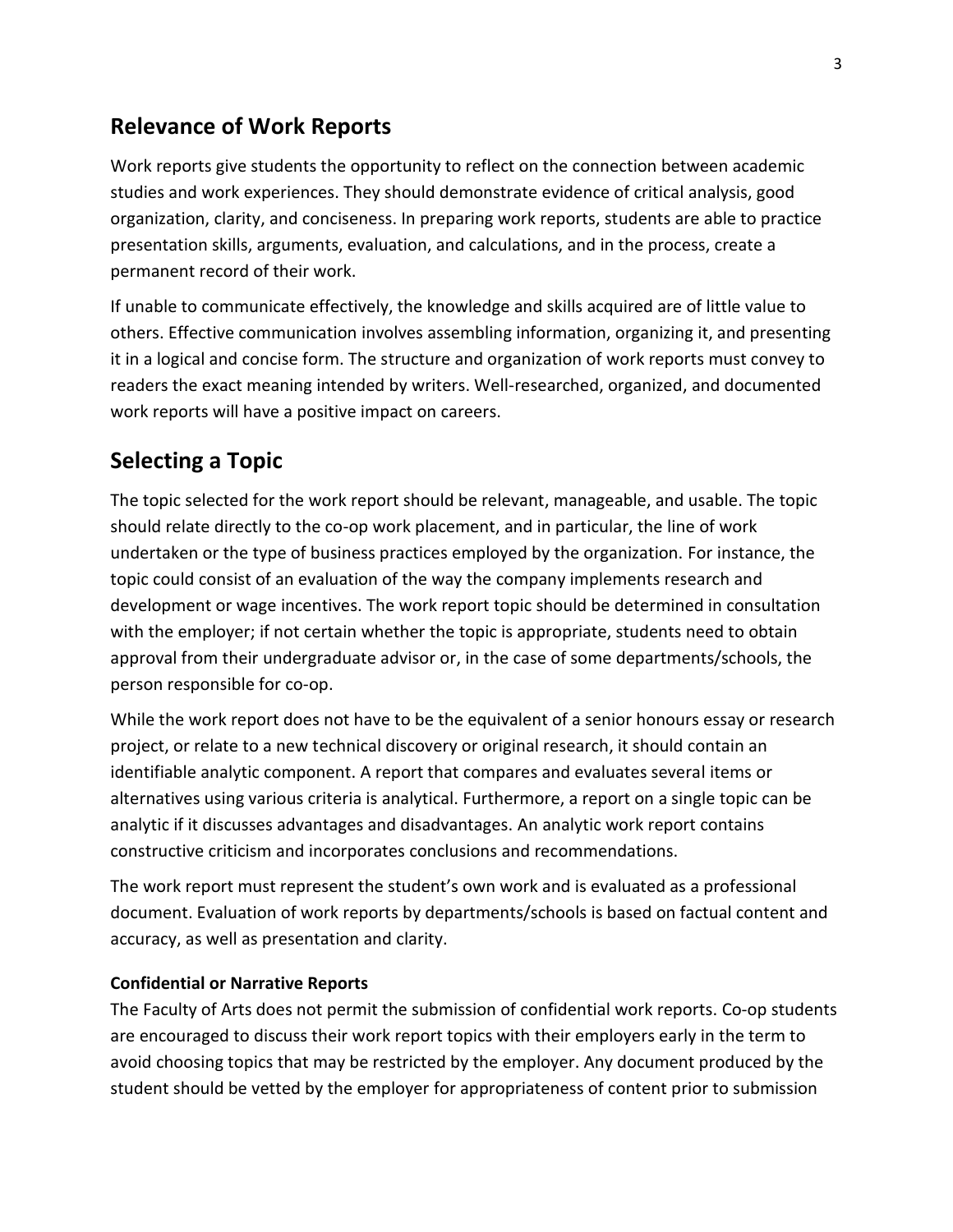(i.e., content or data that may be substituted with non-sensitive material may allow work reports previously deemed to be confidential to be submitted for grading).

Similarly, narrative work reports are not acceptable (e.g., a user's guide, other non-analytical documentation or simple summaries of the tasks performed during the work term). If the student's primary employment task was, for example, the preparation of a user's guide, and that guide is to be used as the work report, a 500-word (minimum) analysis of the project must be included in the work report.

# <span id="page-3-0"></span>**Format**

#### <span id="page-3-1"></span>**Requirements**

The work report must be professional in appearance and not exceed 2,500 words or 10 pages excluding the title page, letter of submittal, table of contents, list of figures and tables, and appendices. Using 12-point font (Times New Roman, Calibri or Century Schoolbook only), work report pages should be double-spaced except for the letter of submittal which is single spaced. All paragraphs should be separated by adding extra spacing between each new paragraph. Each main section listed in the table of contents should begin on a separate page. The style of headings and subheadings and the number of spaces between headings and subheadings and text should be consistent throughout the work report. The preliminary pages, including table of contents, and list of tables and figures, are numbered using roman numerals, beginning with "ii" as the table of contents. Although no number appears on the title page or the letter of submittal, the title page is considered page "i." Roman numerals are centered at the bottom of each page. Arabic numerals placed on the top right corner of each page are used for the remaining pages of the report starting with the introduction.

# <span id="page-3-2"></span>**Preliminary Pages**

The first part of the report must be organized in the following sequence:

- Front cover
- Title page
- Letter of submittal
- Table of contents
- List of figures and tables

#### <span id="page-3-3"></span>**Front cover**

The front cover must contain:

- The title of the report
- Student's name and ID number
- Most recent full-time academic term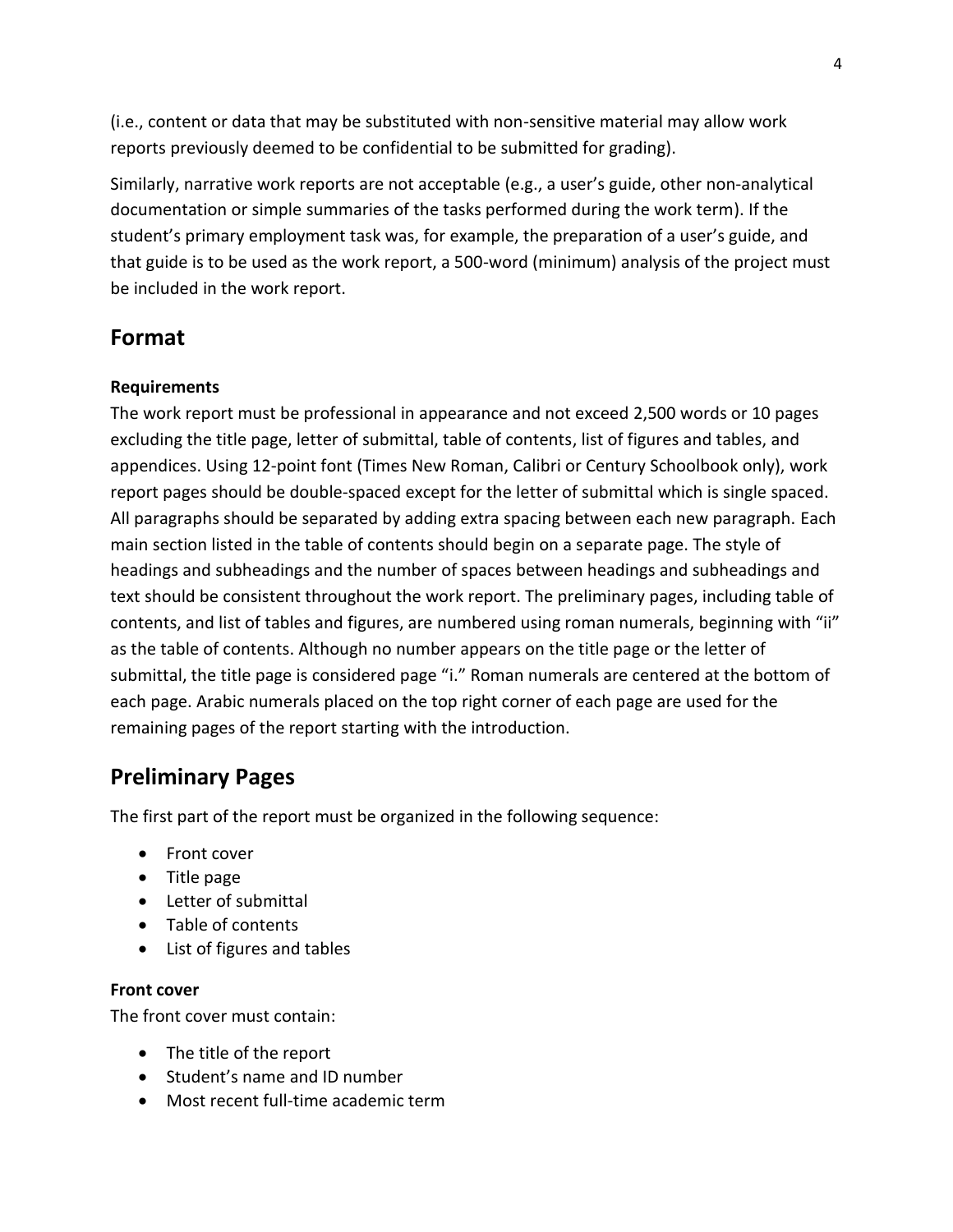- Program
	- Honours Major Co-op program, or
	- Honours Major/Arts and Business Co-op program
- Department/School

Keep the report title shorter than 50 characters, including spaces. Photographs or graphic design can be used to improve the appearance of the cover.

#### <span id="page-4-0"></span>**Title page**

The title page (see Appendix  $1 -$  [Sample Title Page\)](#page-10-0) presents an expanded version of the information contained on the front cover. Beginning at the top of the page list the following:

- University of Waterloo
- Faculty of Arts
- Title of report
- Name and location of the employer
- Student's name, ID number, previous academic term and program, and date when the report was prepared.

#### <span id="page-4-1"></span>**Letter of Submittal**

The letter of submittal must follow the format of a standard business letter. The letter should be addressed to the chair or director of the major department/school.

The letter must contain:

- report title and number (second, third or fourth)
- employer
- previous academic term
- $\bullet$  supervisor(s)
- department(s)
- main activity of employer and department
- purpose of report
- acknowledgments and explanation of assistance received and/or information provided
- statement of endorsement (shown below)
- name, ID number, and signature

The statement of endorsement shall read: "This report was written entirely by me and has not received any previous academic credit at this or any other institution."

A sample letter of submittal is available in [Appendix 2,](#page-10-1) and required items are shown in bold face for convenience. These items should **NOT** be in bold face in the letter of submittal. Although the letter of submittal is included in the report, it is not a component of the report. Consequently, a page number should not be assigned to the letter and should not be included in the table of contents.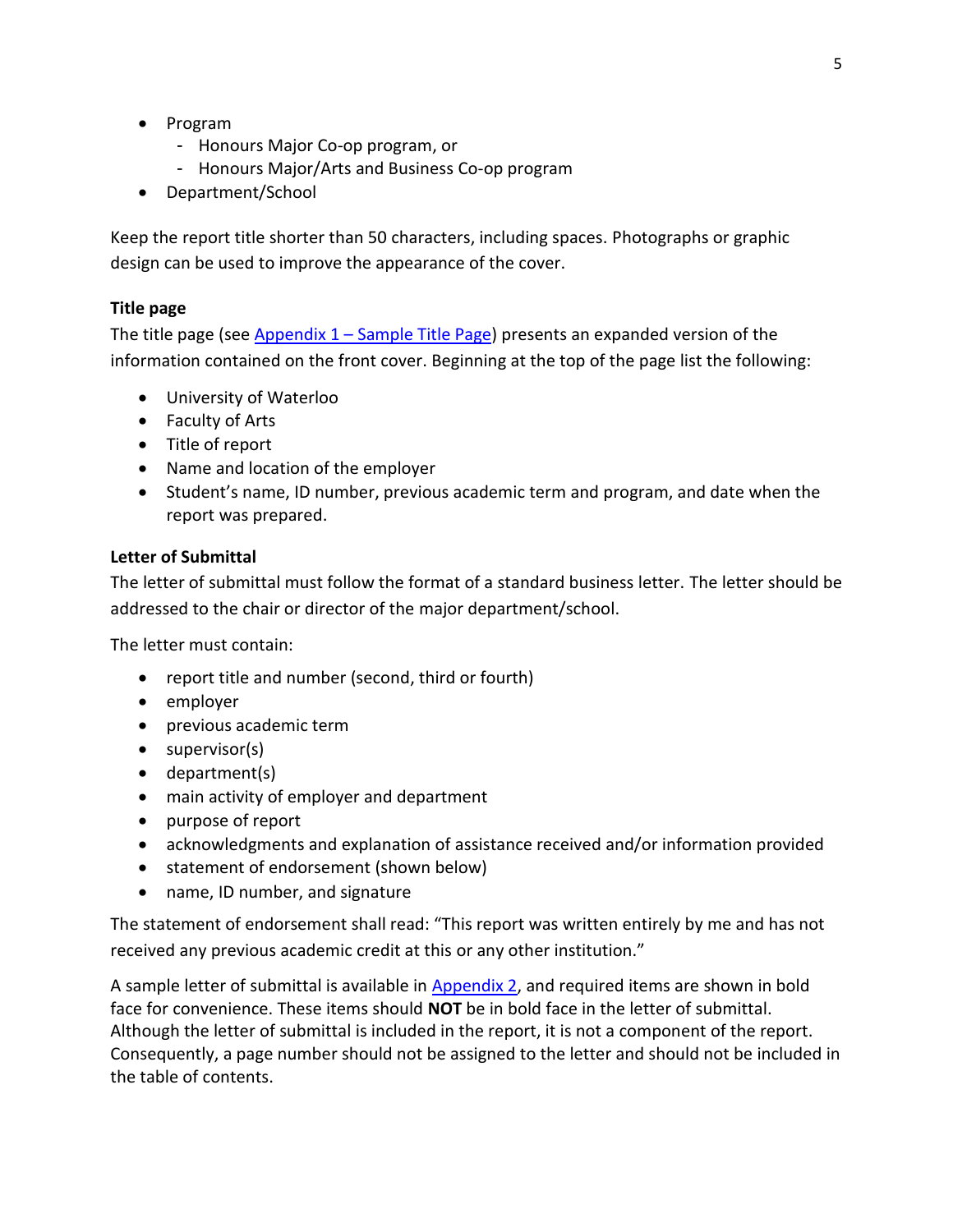#### <span id="page-5-0"></span>**Table of Contents**

The table of contents (see Appendix 3 – [Sample Table of Contents\)](#page-12-0) lists all main sections in the work report and any subsections with headings. Each entry should be connected to its page number with a dotted line. Align the page numbers on the right side of the page. Do not include the letter of submittal in the table of contents. Note the use of lowercase Roman numerals (e.g., ii, iii, iv, etc.) for the table of contents and list of figures and tables.

#### <span id="page-5-1"></span>**List of figures and tables**

If figures or tables are used in the work report, they are listed in the preliminary pages of the report, immediately after the Table of Contents page (see Appendix 4 – [Sample List of figures](#page-13-0)  [and tables\)](#page-13-0).

If only tables are used, the report will include a List of Tables; if only figures are used, the report will have a List of Figures. If both figures and tables are used, the report will include a List of Figures and Tables. However, if the report includes 10 or more figures and/or tables, a List of Tables and a List of Figures should be provided in separate pages.

Each list identifies its components by number, title, and page number. Do not list any tables or figures that appear in the appendices.

#### <span id="page-5-2"></span>**Report**

#### <span id="page-5-3"></span>**Introduction**

The introduction is always the first section in the body of the report. It presents the work and defines the problem or project. It should supply enough background information to help the reader understand why the report was written and how it relates to similar work. The objectives should be written clearly and concisely. However, the introduction should deliver a sufficient impact to encourage continued reading. See Appendix 5 – [Sample Introduction.](#page-14-0)

#### <span id="page-5-4"></span>**Body**

The problem (or project) being analyzed is stated in the introduction. The body, which represents the main section of the report, contains the analysis of the problem as well as an explanation and summary of the findings. The report should be organized into sections; a clear and consistent system of headings should be used.

When employing a numbering system for headings, no more than three levels of numbers should be used: bullets should be used instead of a fourth level. When indenting for a subheading, the entire subsection below must follow the new margin.

The Modern Languages Association's style guide (MLA) should be used when citing sources.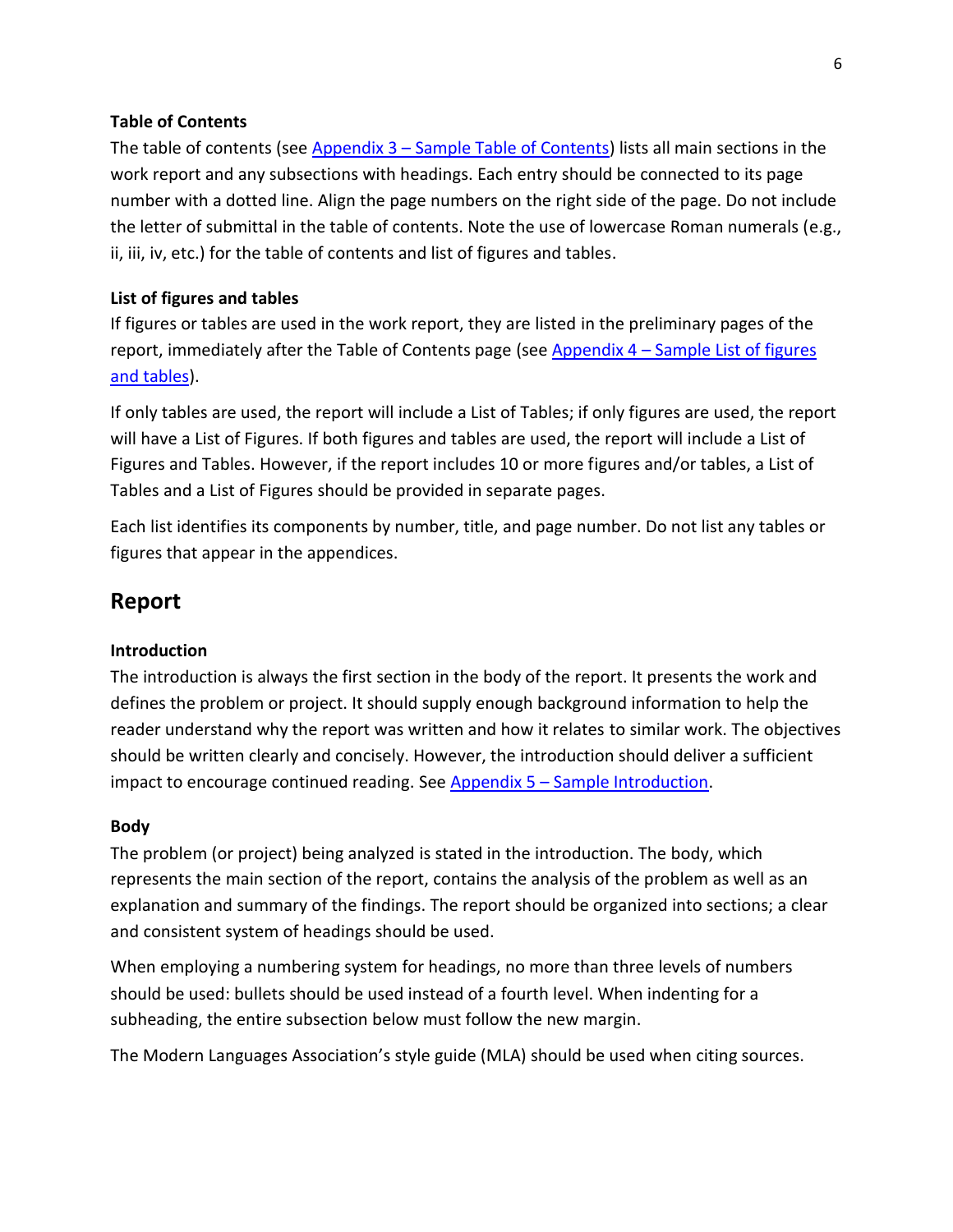#### <span id="page-6-0"></span>**Figures and tables**

Figures and tables serve to clarify the presentation. Any figure or table, however, must serve a specific purpose. Consideration should be given to whether the information is better presented graphically or in a table. Figures and tables must be cited in the text, and should be placed as soon as is practical after the reference. In the case of large volumes, figures and tables should be included in an appendix.

Captions may be included above or below the table or figure (employ either convention, not both). Captions for both figures and tables must be concise, but must also be inclusive and comprehensive. It is important to refer in the main body of the report to the data shown in figures and tables.

#### <span id="page-6-1"></span>**Tables**

Tables should be used to present complex or voluminous data that contain several variables. If the data set is small or has few variables, the information should be placed in the text rather than a table. Large tables should be placed on separate pages; short tables should be placed in the text.

| <b>Province</b>           | 2008 | 2009 | 2010 | 2011 | 2012 | 2013 | 2014 |
|---------------------------|------|------|------|------|------|------|------|
| Newfoundland and Labrador |      |      |      |      |      |      |      |
| Prince Edward Island      |      |      |      |      |      |      |      |
| Nova Scotia               |      |      |      |      |      |      |      |
| New Brunswick             |      |      |      |      |      |      |      |
| Quebec                    |      |      |      |      |      |      |      |
| Ontario                   |      |      |      |      |      |      |      |
| Manitoba                  |      |      |      |      |      |      |      |
| Saskatchewan              |      |      |      |      |      |      |      |
| Alberta                   |      |      |      |      |      |      |      |
| <b>British Columbia</b>   |      |      |      |      |      |      |      |

#### **Table 3: Population by Province**

Sample Table

#### <span id="page-6-2"></span>**Figures**

Figures can include diagrams, histograms, graphs, and photographs. Figures are an excellent way to relate various aspects of the data that are often difficult to present in words.

Photographs should be used only if they are exceptionally clear and serve a better purpose than a diagram. Large figures should appear on separate pages; small figures should be placed in the text.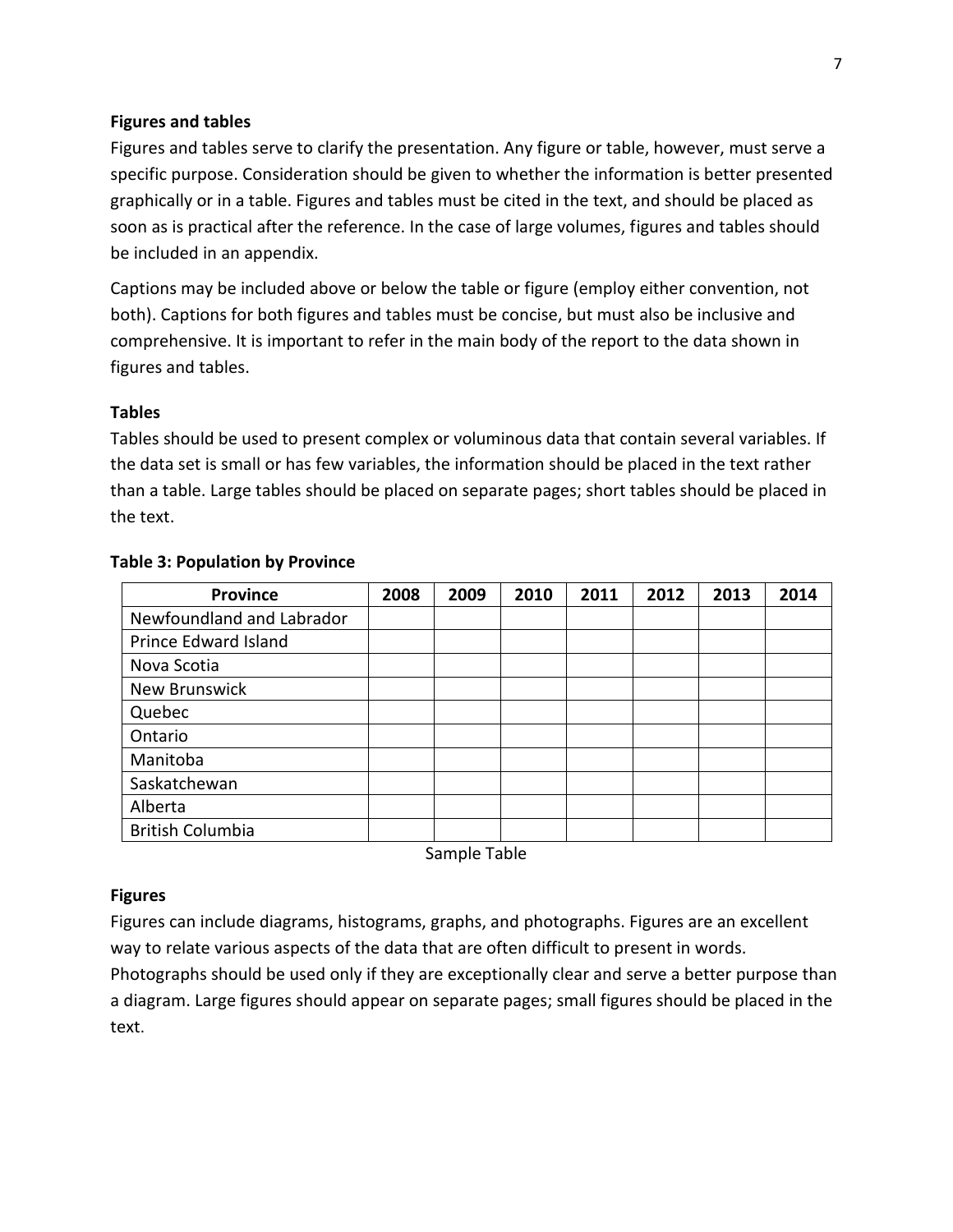

#### Sample Figure

#### <span id="page-7-0"></span>**Conclusions and Recommendations**

Conclusions and recommendations are a critical component of work reports; these sections sometimes cause confusion. A simple rule is to place any statements derived from the main body's investigation in the conclusions section of your report. In the recommendations section include any comments that might assist in future activities.

#### <span id="page-7-1"></span>**Conclusions**

Just like the summary, conclusions should be brief (preferably one page), but complete and understandable. Conclusions may only be drawn if they are supported fully by the analyses described in the body of the report.

#### <span id="page-7-2"></span>**Recommendations**

Recommendations should be organized in the same manner as conclusions and should be placed on a separate page. Recommendations are essentially speculative, but they should follow logically from the conclusions. Recommendations should be specific, measurable, and attainable.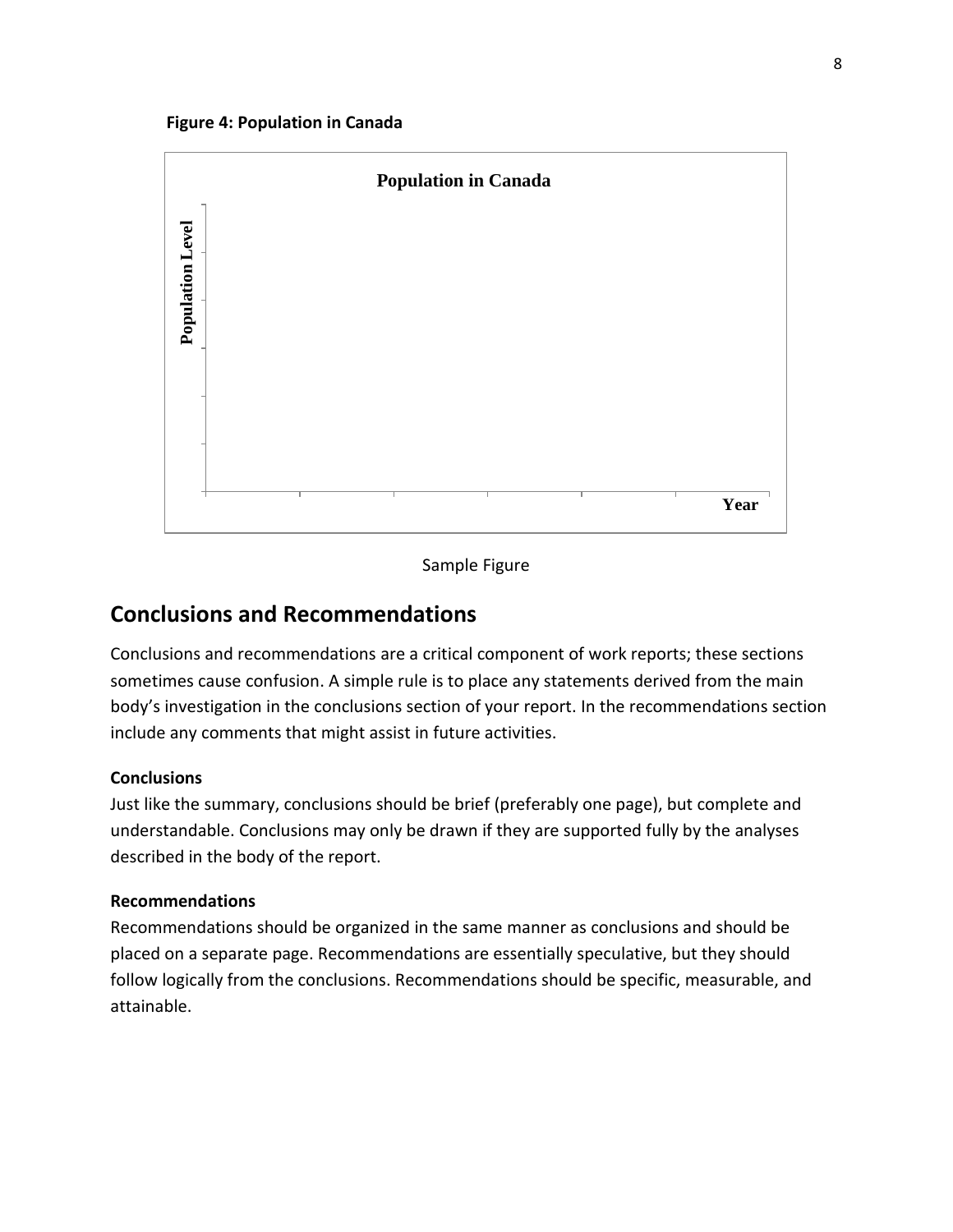### <span id="page-8-0"></span>**References**

This section can also be named Works Cited or Bibliography. All sources referred to in the report must be listed. If personal conversations are used as a source, the participants' positions and the conversation's theme, time, and place need to be listed.

Here is a link to help with the creation of a bibliography/reference list.

• University of Waterloo [compiled list](http://ereference.uwaterloo.ca/display.cfm?categoryID=15&catHeading=Citation%20/%20Style%20Guides) of style citation and style guides

If one or more references are taken from the Internet, email, online newspapers, etc., refer to the style guides available from the following:

• [Library of Congress](http://www.loc.gov/teachers/usingprimarysources/) – How to Cite Electronic Sources

# <span id="page-8-1"></span>**Glossary**

Add a glossary only if the text is heavy with specialized terms, mathematical symbols, or technical jargon. If there is only the occasional term in the report, define it as part of the text; for instance, `"…gross domestic product (GDP) …"

# <span id="page-8-2"></span>**Appendices**

Not all reports have or need appendices. Appendices can be considered stand-alone documents, and thus could have their own table of contents. Appendices should contain any information that substantiate the report, but that is not required for a comprehensive understanding of the work. Appendices may contain bulky data such as lengthy tables, computer printouts, descriptions of processes or operations, analytical procedures, or maps. Assign consecutive letters or numbers along with names to each, for example: "Appendix A – Detailed Street Calculations," "Appendix B – Bearing Plate Calculations," or "Appendix 1 – Site Maps."

### <span id="page-8-3"></span>**Requirements and Procedures**

#### <span id="page-8-4"></span>**Number**

To graduate with a co-op designation on their degree, co-op students in the Faculty of Arts must successfully complete four work terms which involves receiving credit for four work reports. A work report must be submitted for each of the first four work terms. The first work report, which is to be completed during the student's first work term, is directly linked to the second professional development course, PD12: Reflection and Learning in the Workplace (i.e., successful completion of PD12 equals credit for work report one).

#### <span id="page-8-5"></span>**Grading**

Acceptable work reports are graded Outstanding, Excellent, Very Good, or Satisfactory.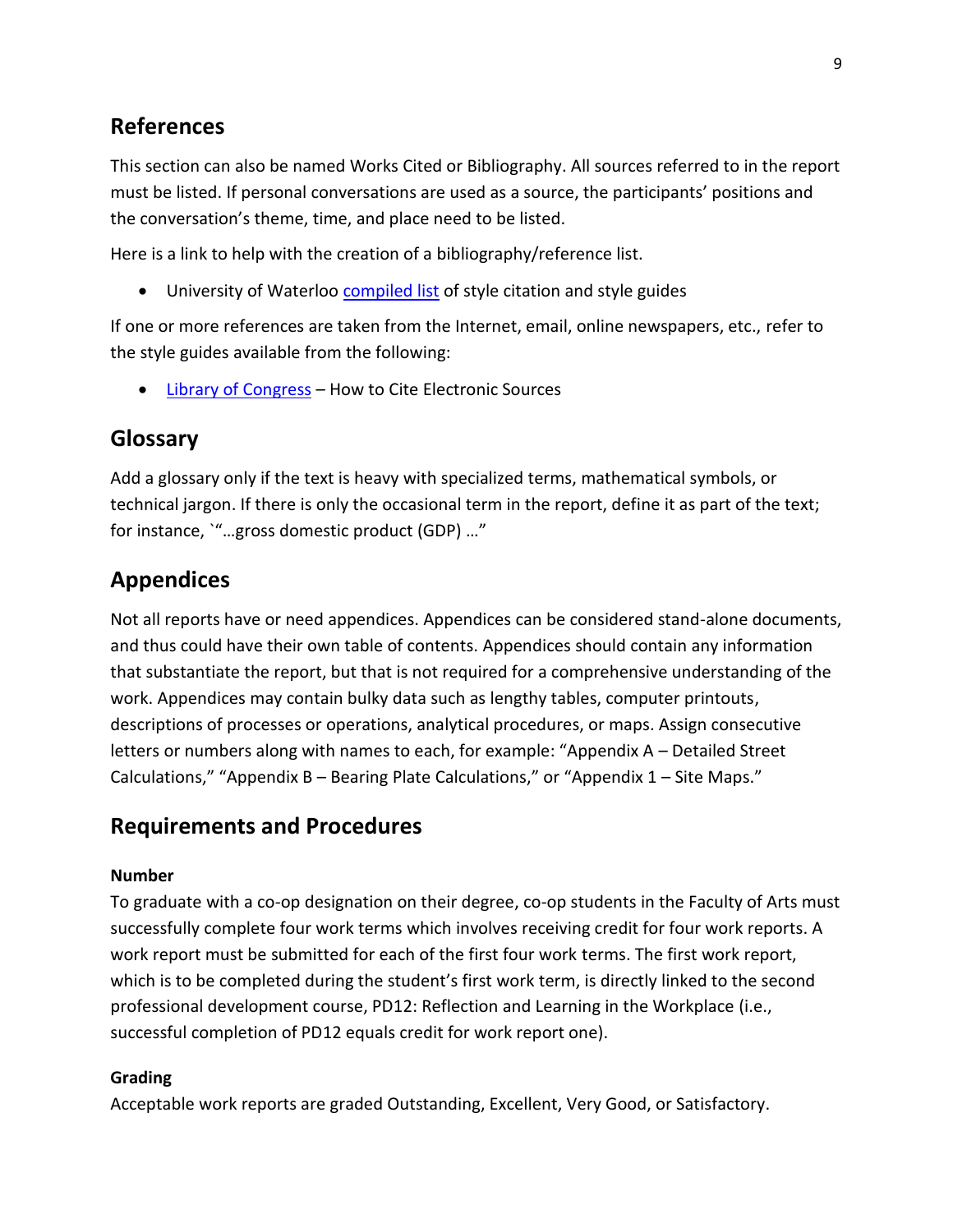A sample grading form to mark work reports is attached.

If your report is graded Unsatisfactory (Resubmit), you may choose to resubmit the report. If you resubmit a report, it must be handed in by the last day of classes of the same term the report was submitted.

Grades awarded for work reports are shown on your Co-operative Student Record. A work report milestone with a grade of CR/NCR will be reflected on your examination report and/or academic transcript.

#### <span id="page-9-0"></span>**Due Date**

Electronic copies (format to be determined by department/school) of completed work term reports are to be submitted to the undergraduate advisor or, in the case of some departments/schools, the person responsible for co-op, by not later than the tenth day of classes in the academic term following the co-op work term for which the work term report was prepared. If a student is unable to submit his or her work term report by the tenth day of classes, a request for an extension can be made, with reasons provided for such special consideration. Decisions related to such requests will be made by the undergraduate advisor or, in the case of some departments/schools, the person responsible for co-op.

In cases of dispute, Policy 70 applies.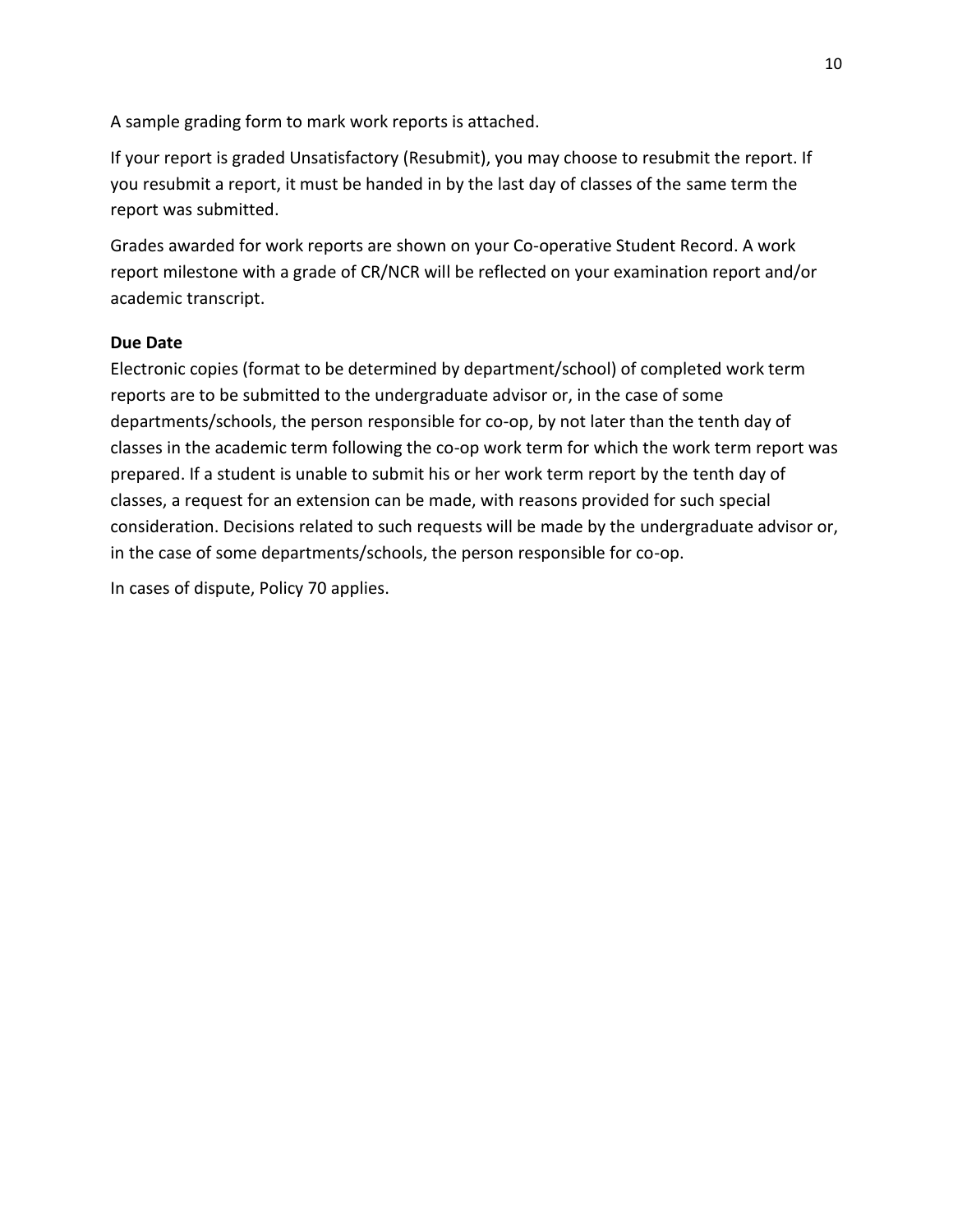# <span id="page-10-0"></span>**Appendix 1: Sample Title Page**

University of Waterloo Faculty of Arts

**Report Title** 

Name of employer Location of employer

Prepared by **Student's Name** Student ID Number Level and Program Department/School **Report Preparation Date** 

# <span id="page-10-1"></span>**Appendix 2: Sample Letter of Submittal**

491 Birchmount Cres.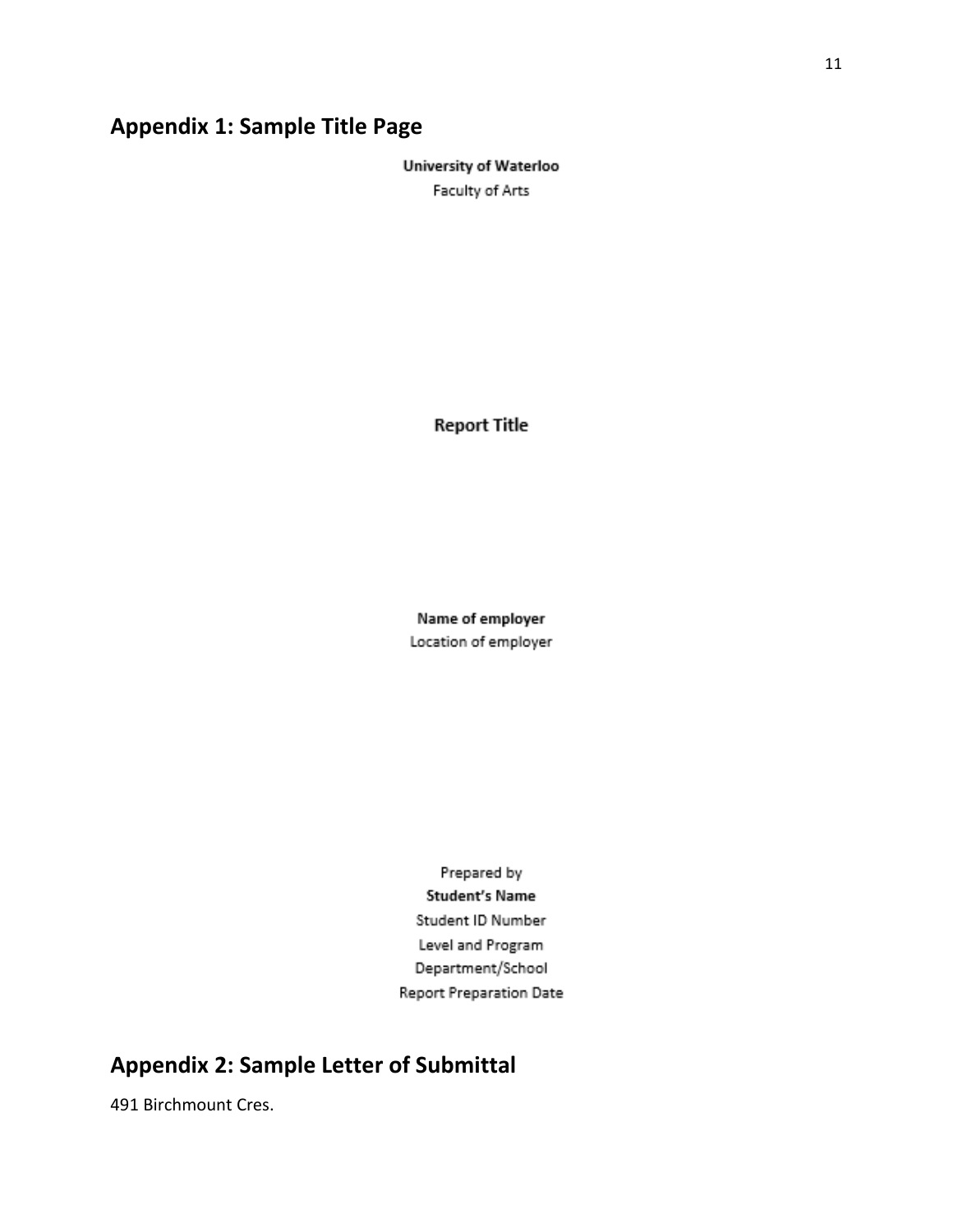Winnipeg, Manitoba R4V 1S5

(current date)

(name of the major department/school chair or director) (name of major department) Faculty of Arts University of Waterloo Waterloo, Ontario N2L 3G1

Dear (name of the department/school chair or director):

This report, entitled "**Hiring Professional Consultants in the Workplace**," was prepared as my second Work Report for **Creative Business Consultants Inc**. The purpose of this report is to discuss and evaluate the benefits of employing consultants to help ensure a company's growth and productivity.

Creative Business Consultants provide their clients with expertise and proven methods of running a successful business, ranging from organizational structure, strategic planning, and marketing.

The Business section, in which I was employed, is managed by **Jennifer Smith,** and it is primarily involved in developing marketing initiatives for its clients.

**This report was written entirely by me and has not received any previous academic credit at this or any other institution. I would like to thank Ms. Jennifer Smith for providing me with valuable advice and resources, including documentation and leads to informative web sites. I also wish to thank Mr. Bill Jones for proofreading my report and improving its appearance. I received no other assistance.**

Sincerely,

(Signature)

(Student's name) (Student's Waterloo ID)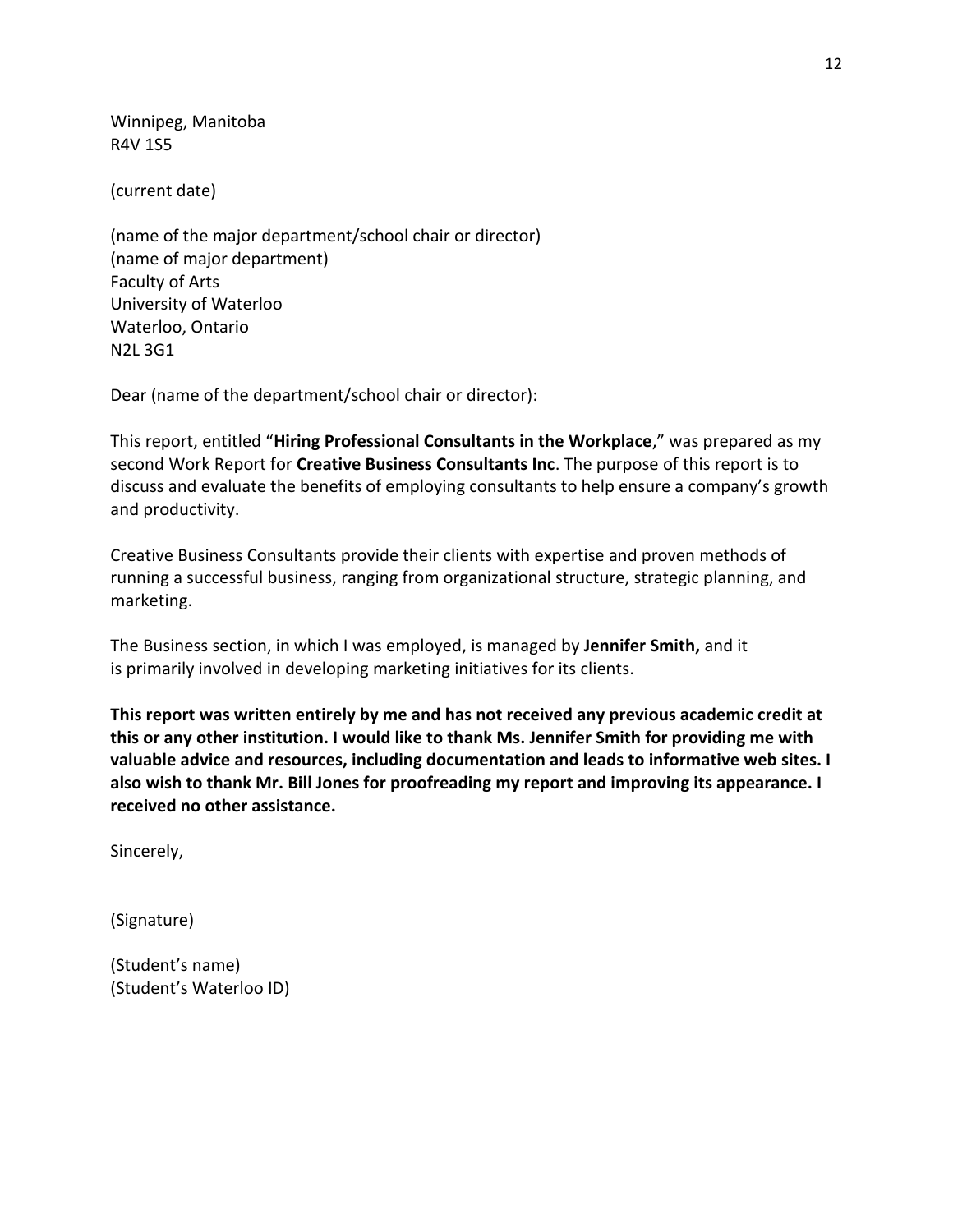# <span id="page-12-0"></span>**Appendix 3: Sample Table of Contents**

# **Table of Contents**

 $\overline{\textbf{H}}$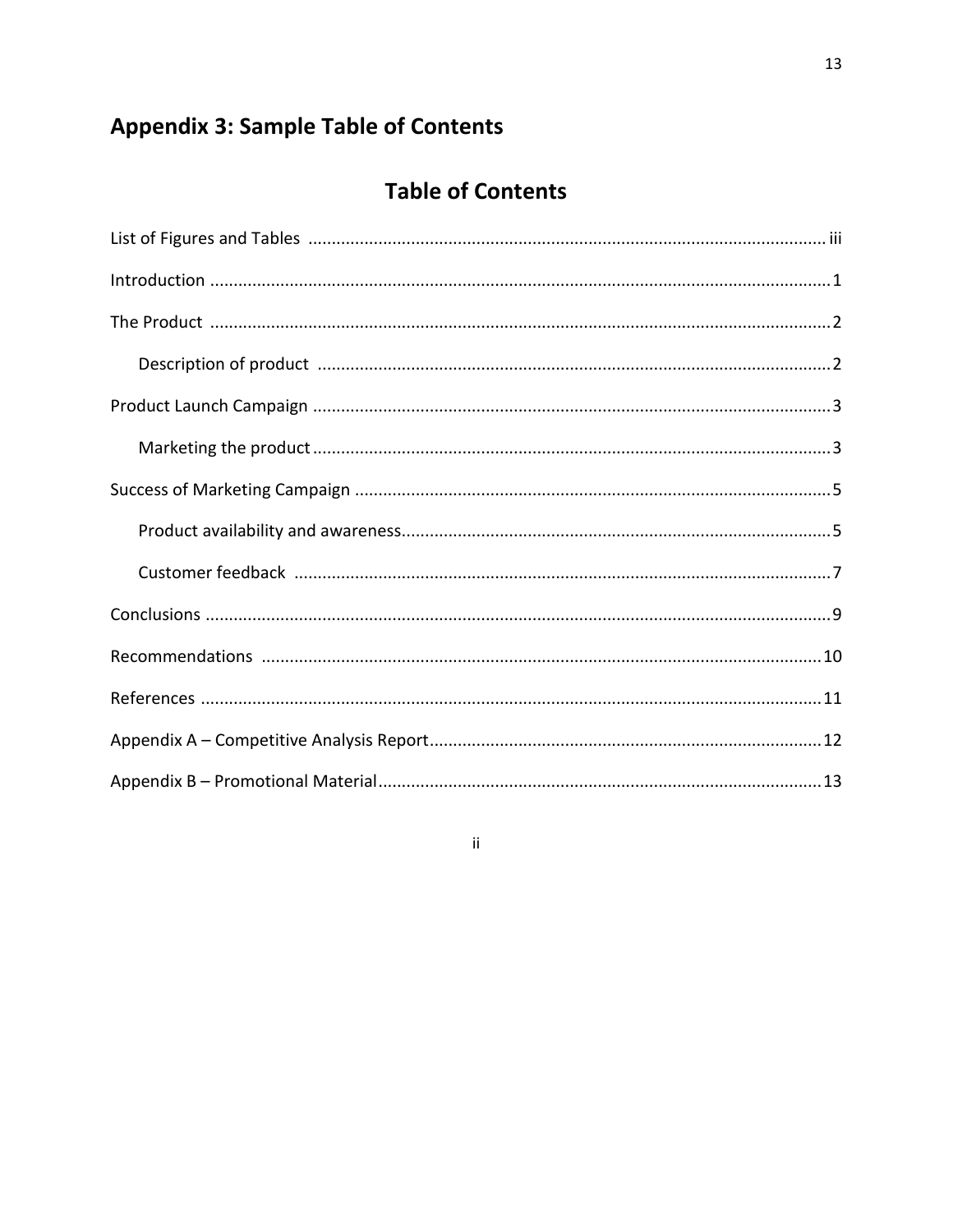# <span id="page-13-0"></span>**Appendix 4: Sample List of figures and tables**

### **List of Figures and Tables**

iii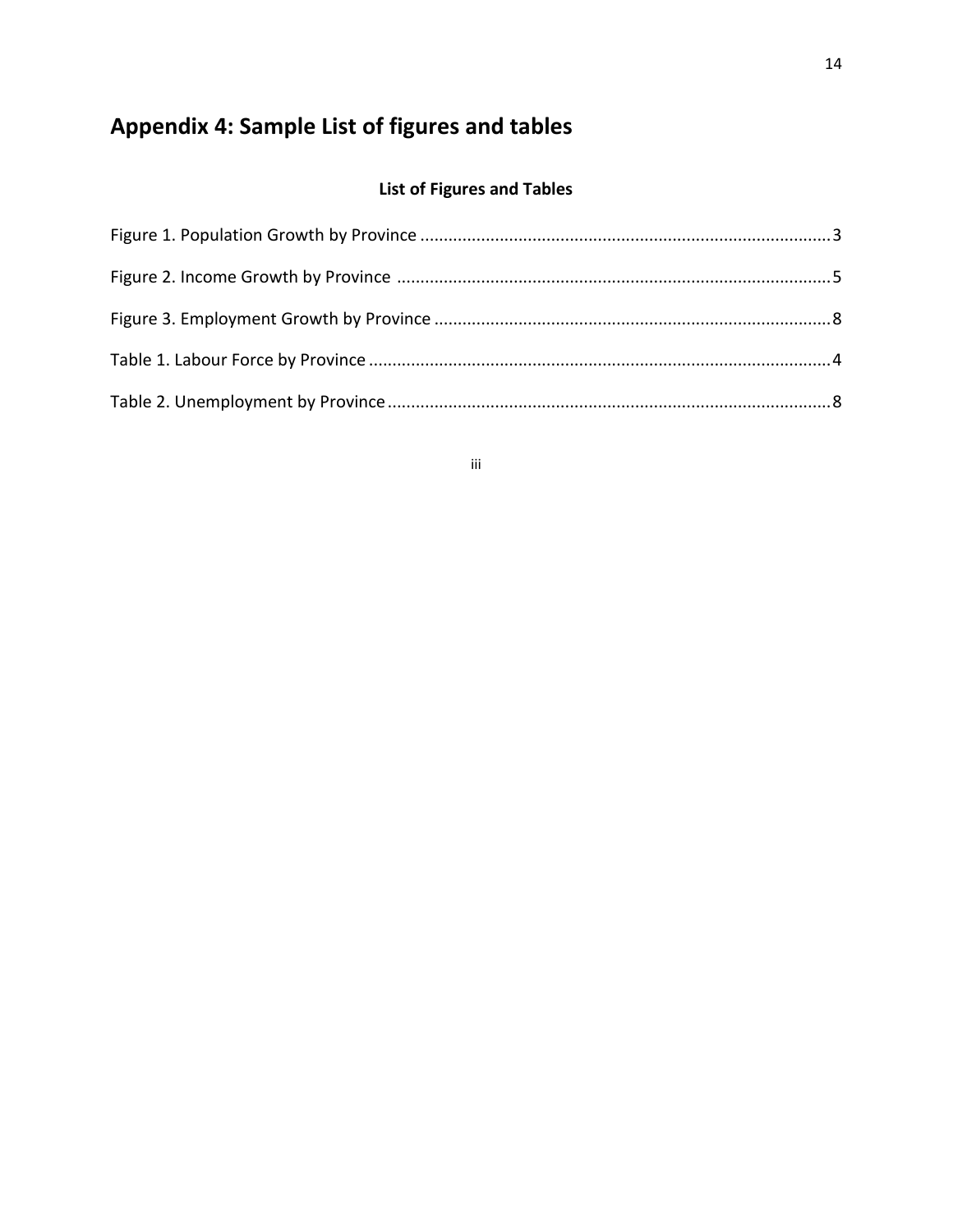# <span id="page-14-0"></span>**Appendix 5: Sample Introduction**

#### **1.0 Introduction**

Texts regarding politics and administration guide one's attention to the actions of leaders who specialize in decision-making: presidents, senators, generals, and managers.

The study of preparation, on the other hand, concerns the general public who is actively seeking to be more than pawns for others to direct and manipulate; striving instead to shape policies and organizations according to our own desires (Nagel, 1987).

Toffer (1970) predicted an increasing emphasis on temporary groups brought together for a specific task and a decreasing emphasis on permanent states in bureaucratic administration.

This prediction has proven true, and we now envision a world with greater opportunities for people to play a role in decisions affecting their lives, a greater diffusion of relevant and useful information and a profound need for all citizens within a democracy to be effective decision makers.

Although the most common form of participation known to man is voting and campaigning, it does, in fact, include much more.

In recent decades, the democratic ideal has intensified, inspiring a search for richer and less perfunctory forms of self-government.

The focus of this report is how effectively a citizen participation program can be applied to the case of the Corporation of the Town of XYZ.

The study includes an evaluation of what participation is and why it should be promoted, the principles involved in creating a trusting relationship with the public, and an application of these principles in the aforementioned case.